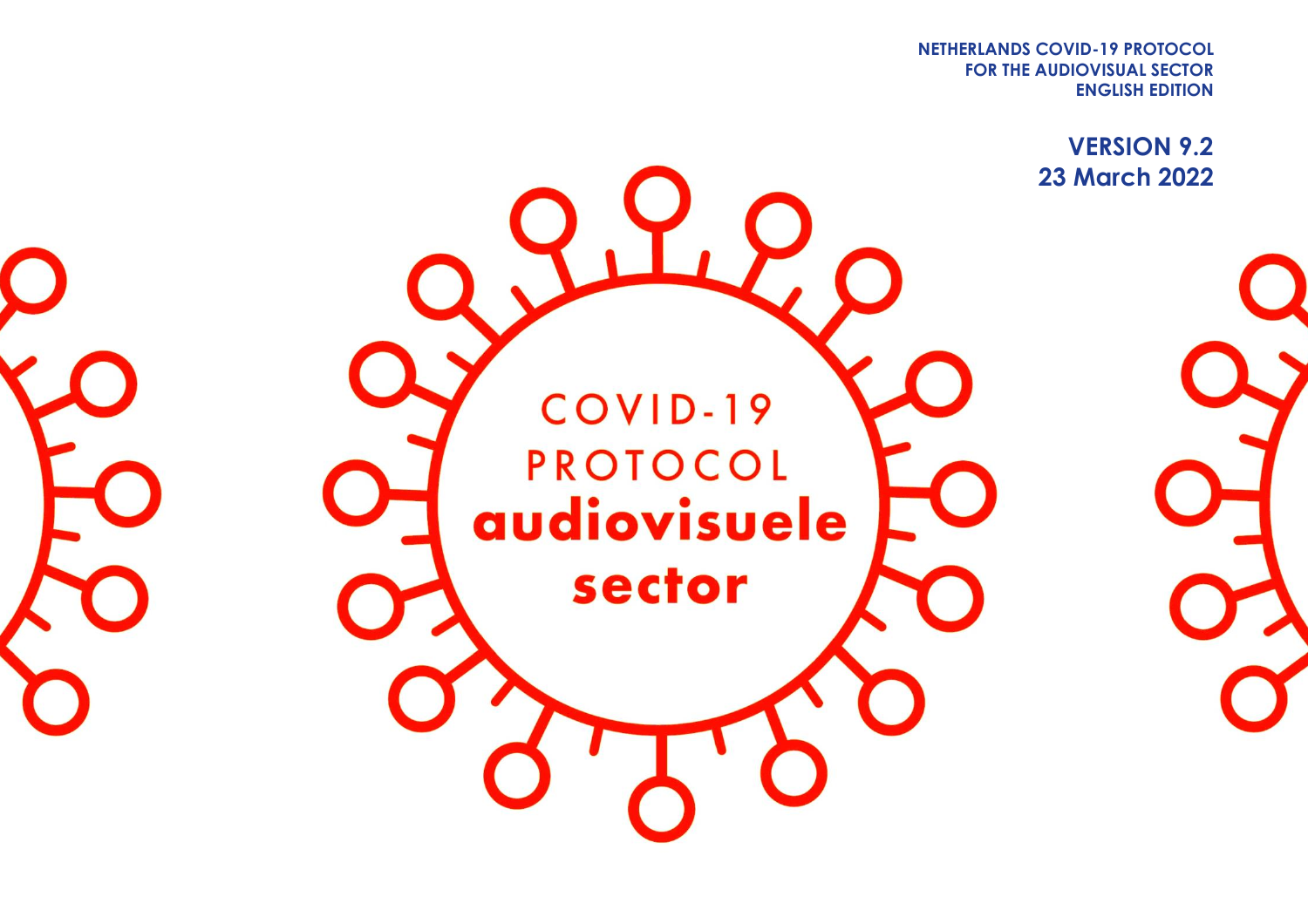# **NETHERLANDS COVID-19 PROTOCOL FOR THE AUDIOVISUAL SECTOR**

# **Preamble**

The different professions that are involved in audiovisual productions want to continue their work in a safe and responsible way. This is because of the direct and indirect economic interests and because of the vital cultural and social function of audiovisual productions: these act both as a connective tissue for society and as a source of information, amusement, emotion and reflection.

This protocol contains hygiene guidelines, precautionary and protective measures and rules of behaviour. Their purpose is to ensure that workplaces and work situations are as safe as possible during the COVID-19 pandemic. The protocol provides clarity to everyone who is involved in audiovisual productions, including professionals, businesses, public service and commercial broadcasters, clients, financiers, and insurers/guarantee funds.

The protocol focuses on the development, preproduction, production and postproduction of audiovisual productions in the broad sense of the term, both scripted and non-scripted, including news and informative programmes, entertainment, commercials, fiction, documentaries, animation, and interactive productions.

Activities on behalf of professional audiovisual productions are regular business activities. Work can take place in studio spaces equipped for this purpose as well as at other indoor and outdoor locations.

Since every audiovisual production is different, in practice there may be a reason for parties to deviate from this protocol if the situation demands it. It is up to the parties involved - taking into account all precautionary measures - to consider carefully whether an audiovisual production can be continued.

It is advised to always consult the websites of the Dutch government and RIVM (National Institute for Public Health and the Environment) for the current general measures and regulations. You should also always consult the current regulations in the relevant safety region and/or municipality where the filming is planned. Additional measures may be taken for regions where infection rates are high for a longer period.

The protocol will be updated as soon as possible when new insights, advice or measures come into force. The protocol is published on the websites of NAPA and NCP, as is a list of Frequently Asked Questions.

- The NOS broadcasting organisation has its own protocol (for employees, contractors, suppliers, and guests).
- For viewings on location, the protocol of the NVBF applies.
- For music recordings, performing artists and (music) companies should follow the protocols for performing arts and orchestras.

Where the text has been modified compared to versions 9.1, it is marked with an orange line.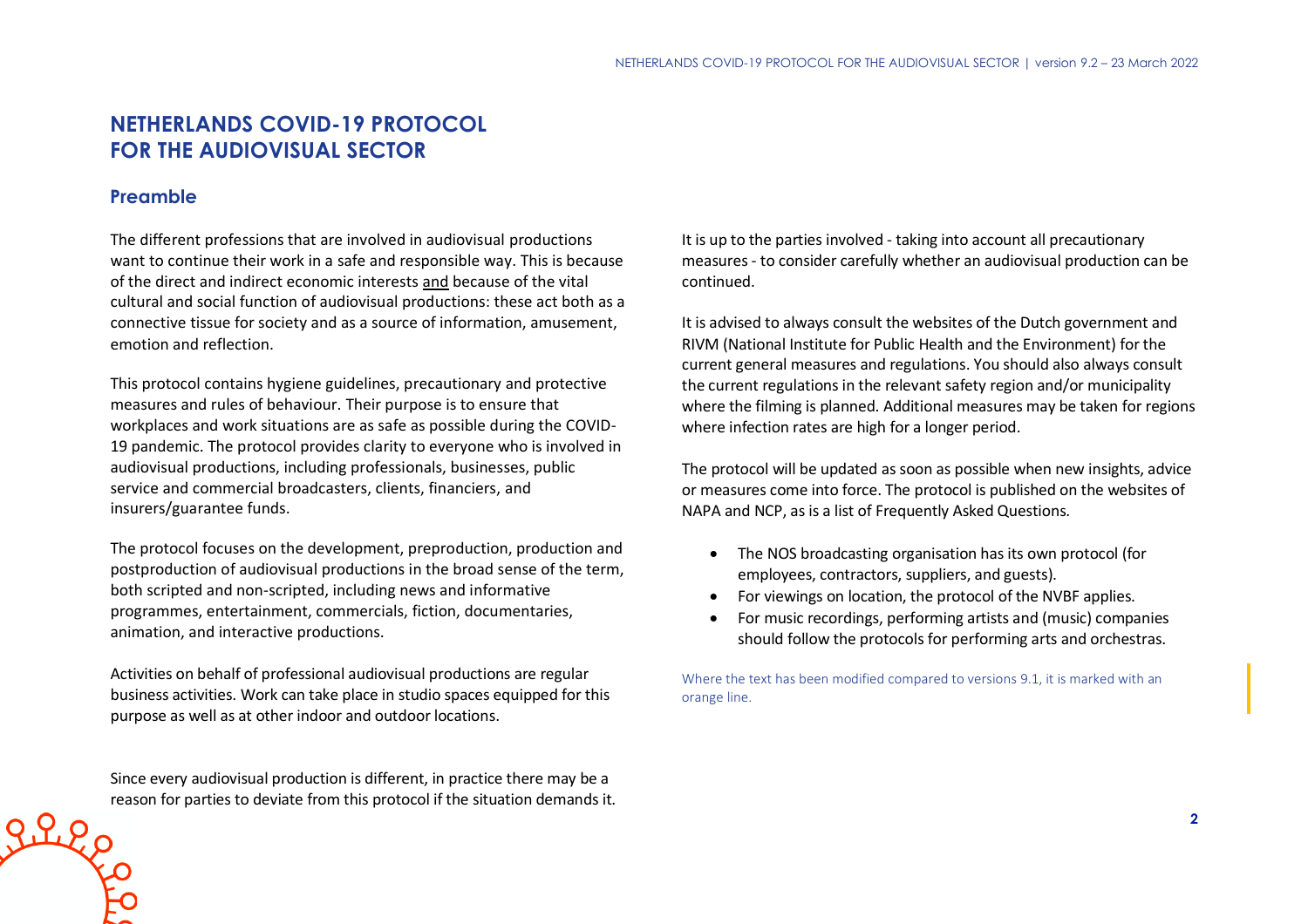# **Strategy**

**The protocol is in line with current Dutch government measures and RIVM recommendations. Starting point are the general health and hygiene regulations:**

- stay at home if you have corona-related complaints;
- ensure good ventilation;
- maintain good hand hygiene;
- cough and sneeze into the inside of your elbow.

Keeping a sufficient distance from others remains sensible, as this is proven to help prevent infections.

When people over 70 or from other vulnerable population groups are involved in productions, extra care is required.

#### **Quarantine policy**

- If you are unable to keep a sufficient distance from others at work, you must not have had any corona-related complaints in the 24 hours before coming to the work site.
- If you have corona-related complaints, stay at home and inform your employer. Use a self-test or get tested via the GGD.

If you or someone you have been in close contact with has been diagnosed with a corona infection, you and your family members should follow the current isolation and quarantine regulations - even if you have been fully vaccinated or have recovered from an infection. You can find these via [quarantainecheck.rijksoverheid.nl/en](https://quarantainecheck.rijksoverheid.nl/en)

# **Ventilation**

Ensure good ventilation in all work locations. Open windows in indoor areas where people come together. Or make sure that the ventilation systems in buildings are set up in such a way that fresh air is brought into the building regularly. Follow at least the [Dutch Building Decree](https://rijksoverheid.bouwbesluit.com/Inhoud/docs/wet/bb2012_nvt/artikelsgewijs/hfd3/afd3-6)  [\('Bouwbesluit'\) and the national guidelines for the ventilation of buildings](https://rijksoverheid.bouwbesluit.com/Inhoud/docs/wet/bb2012_nvt/artikelsgewijs/hfd3/afd3-6) (in Dutch only).

#### **Workplace**

Hybrid working (combination of working at home and at the office) is encouraged. Wherever possible, use a home working policy for work that does not necessarily have to be done at the office or location. It is up to employers/commissioning parties and workers to agree on the best possible allocation.

## **Current**

## **Preventive testing?**

Preventive testing means testing for the presence of the coronavirus *without* the person showing symptoms of COVID-19.

- As of 23 March 2022, the advice to use preventive tests for persons involved in filming is withdrawn.
- Also, the advice to use a preventive PCR test for those involved in high risk situations, such as actors who have to play intimate scenes with intensive physical contact, is repealed.

The Dutch Outbreak Management Team states that preventive selftesting in the current phase of the epidemic (infection pressure, vaccination rate and characteristics of the omikron variant) has only limited added value to prevent outbreaks and failure. However, (self) testing for corona-related complaints remains important and must be continued.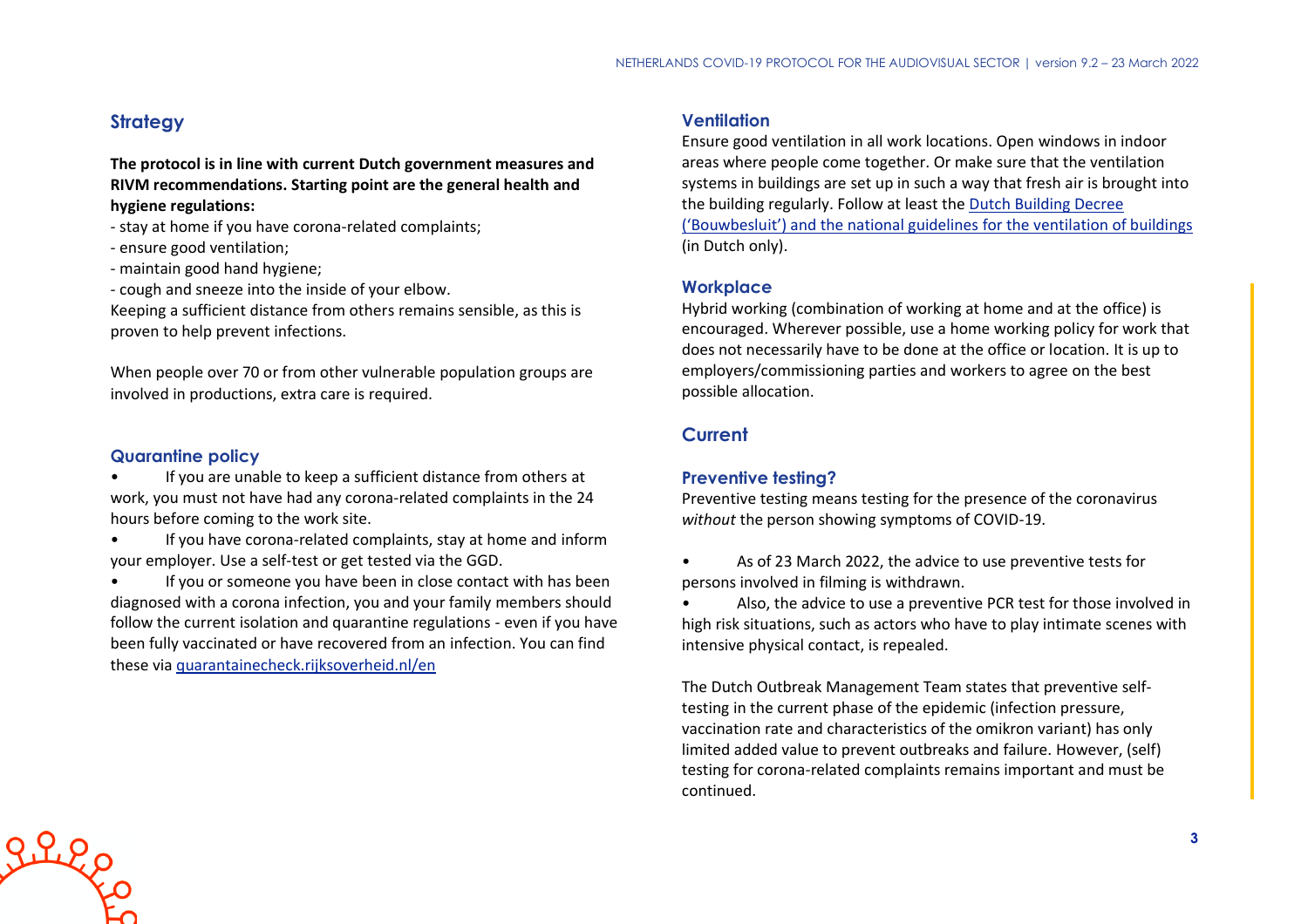#### **Face masks**

The obligation to wear a face mask in and around public transport will cease to apply on 23 March 2022. Only at the airport (after security) and on the plane, the requirement to wear a face mask remains in force.

You are advised to wear a face mask inside and outside when it is busy. After all, wearing a face mask helps prevent contamination of yourself and others. Make sure the mask always covers your nose, mouth and chin.

## **Audience**

As of 23 March 2022, there are no more restrictions on public activities and/or publicly accessible locations.

Audiences are allowed during recordings for AV productions, both in indoor and outdoor locations. This includes talk shows, game shows and recordings of performances.

## **Travel**

Travel well prepared. When travelling to and from abroad, always check the current travel advice and regulations, including those concerning testing and quarantine obligations. Follow advice and obligations. Travel to countries marked orange or red is strongly discouraged.

You can find the current travel advice and regulation via [Netherlandsworldwide.nl](https://www.netherlandsworldwide.nl/) (EN) / [Nederlandwereldwijd.nl](https://www.nederlandwereldwijd.nl/) (NL) or in the [Travel App of the Dutch Ministry of Foreign Affairs](https://www.nederlandwereldwijd.nl/documenten/vragen-en-antwoorden/reis-app-buitenlandse-zaken) (in Dutch only).

For anyone travelling to the Netherlands, the advice is to do a self-test immediately upon arrival in the Netherlands and on day five after arrival.

#### **Travelling within the EU/Schengen Area**

- Within the EU, you can travel with the European Digital Corona Certificate (DCC). The DCC is available via the CoronaCheck app.
- As of 23 March 2022, the obligation to have a test, recovery or vaccination certificate for people travelling to the Netherlands from within the EU/Schengen zone will cease to apply. Travellers do need a [health declaration.](https://www.government.nl/documents/publications/2021/07/20/covid-19-and-flying-health-declaration-form)

#### **Travelling from outside the EU/Schengen Area**

- There are no more entry restrictions for EU citizens travelling from outside the EU/Schengen zone to the Netherlands.
- For non-EU citizens the EU entry ban will also apply after 23 March 2022. There are exceptions, for example for travel from safe countries, for vaccinated travellers and for certain travel purposes.
	- o Under certain conditions, an [exception to the EU-entry ban](https://www.government.nl/topics/coronavirus-covid-19/visiting-the-netherlands-from-abroad/exemptions-to-the-entry-ban/professionals-in-the-cultural-and-creative-sectors) applies to persons travelling to the Netherlands in connection with activities of a Dutch cultural or creative institution or organisation.
	- o For this, you must be in possession of an [entry statement](https://www.inreisverklaringcultuur.nl/) (website in Dutch only) and an invitation letter from the relevant producer, broadcaster or institution. If applicable, you may also make use of the exception for business travellers.
- As of 23 March 2022, travellers from countries outside the EU/Schengen do not need a negative test result. Travellers do need a health declaration.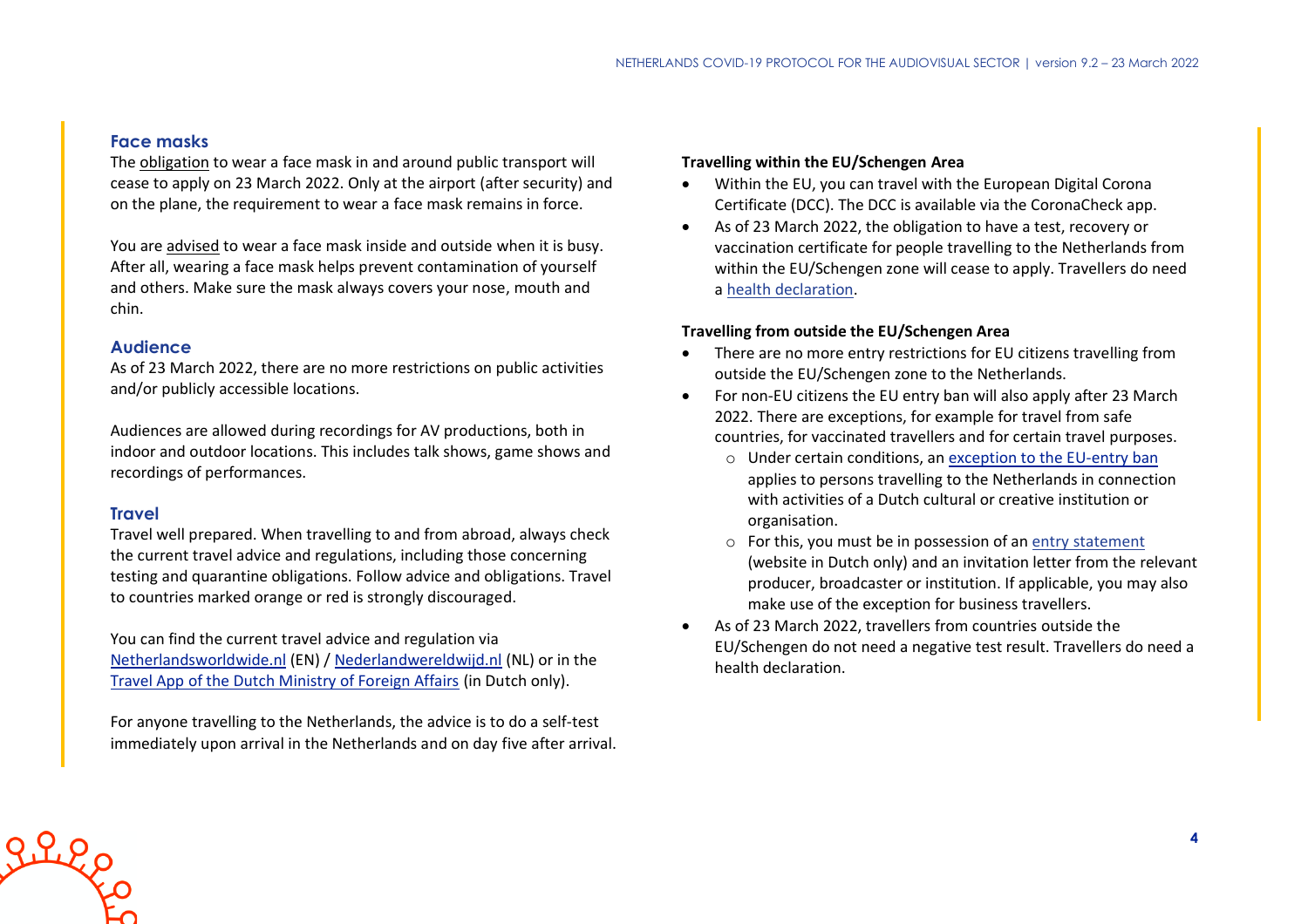## **PRECAUTIONARY MEASURES**

**The following measures must always be observed by all persons present at work sites, such as in the office, in the studio and when recording on location indoors or outdoors, and for various productions.**

1. Do you have any health complaints associated with corona, such as a cold, runny nose, sneezing, sore throat, slight cough, sudden loss of smell and/or taste, tightness in the chest, increased temperature or fever? Stay at home and inform your employer. Use a self-test or get tested via the GGD.

2. You and your housemates must comply with the current isolation and quarantine regulations if you or someone you have been in close contact with has been diagnosed with a corona infection - even if you have been fully vaccinated or have recovered. These can be found via [quarantainecheck.rijksoverheid.nl/en](https://quarantainecheck.rijksoverheid.nl/en)

3. Do not come to the work site if you have had corona-related complaints in the previous 24 hours and cannot keep a sufficient distance from others at work.

4. Ensure good ventilation at all working locations.

5. Ensure good hand hygiene.

 $2220$ 

Wash your hands regularly, at least six times a day, with soap and water for at least 20 seconds and then dry them thoroughly with a paper towel and throw it away immediately. You can also use a disinfectant hand gel containing at least 70% alcohol. Always do this: before going out, when coming home or at work, after blowing your nose, after travelling with public transport, before eating and after going to the toilet.

6. Cough and sneeze into the inside of your elbow. Use paper tissues to blow your nose, then throw them away and wash your hands.

7. Keep your distance from others whenever possible. When setting up locations, make sure that this is possible (also when entering the location). Take into account room to move and walk, and the space taken up by furniture and equipment. Provide enough separate changing rooms.

8. Wear a face mask where required and advised due to crowding (indoors and outdoors).

9. Provide for daily and, if necessary, interim cleaning at the work location. Pay attention to frequently used hand contact points. Follow the [general hygiene guidelines](https://www.rivm.nl/hygienerichtlijnen/algemeen) of the LCHV (Dutch National Center for Hygiene and Safety).

10. Appoint a Health & Safety Officer who has responsibility and authority for monitoring and ensuring compliance with the applicable protocol. If effective, combine this task with another function (for example, the in-house emergency and first-aid officer and/or the sustainability manager).

11. Ensure that everyone is aware of the instructions and precautionary measures that follow from the protocol and any specific elaboration per production. Ask contractors (freelance employees) to sign a declaration that they have read this protocol and agree to act accordingly.

The Health & Safety Officer should explicitly draw the attention of all persons who are unable to keep the required or advised distance from each other in their work to the fact that they must not have had any corona-related complaints in the preceding 24 hours before they are allowed to cooperate or come to the work location. They may be asked for their body temperature or it may be taken non-invasively without further processing.

12. When recording on location, always inform the municipality and/or Safety Region and (if applicable) local residents in advance in order to avoid ambiguity.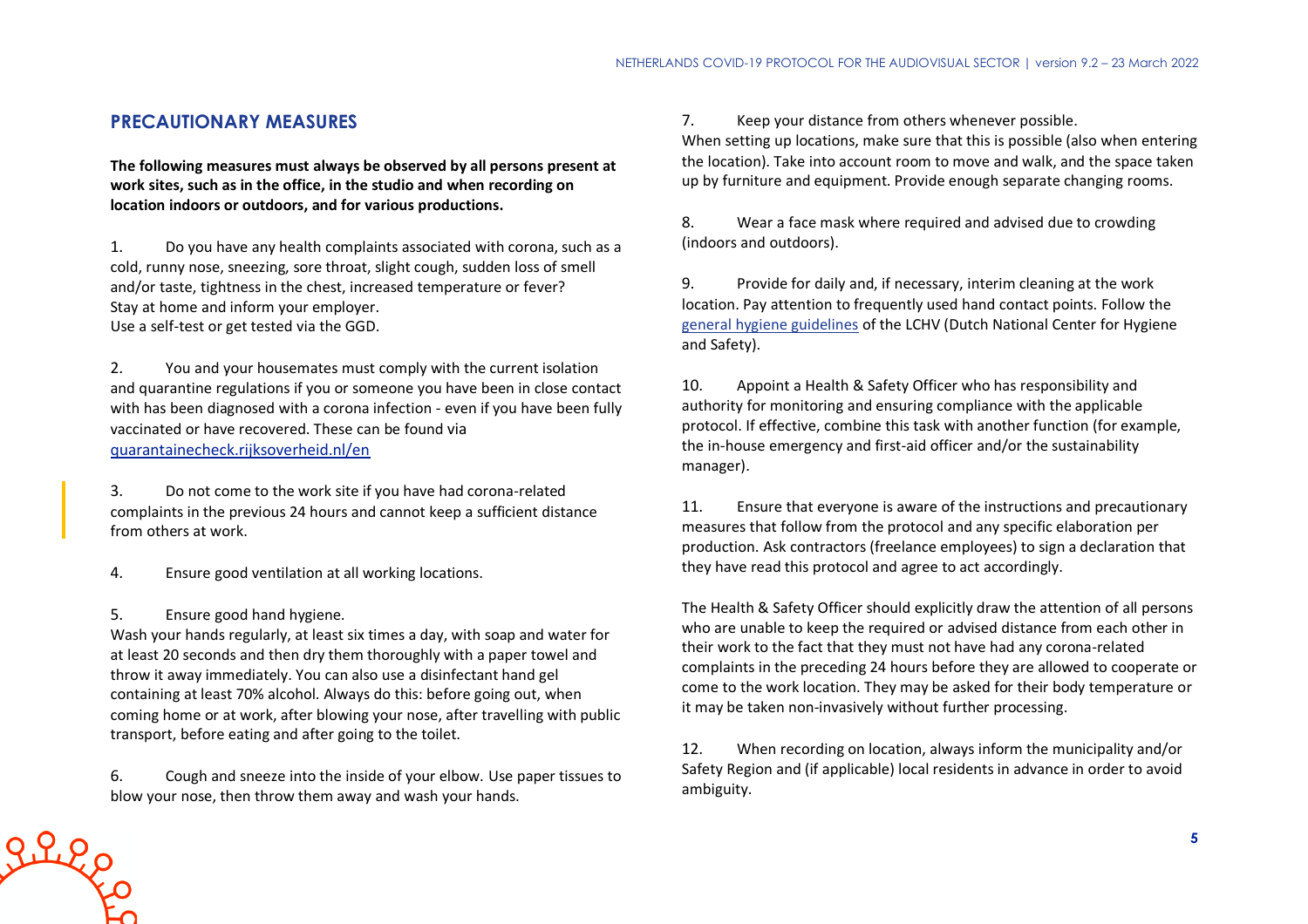13. Always consult the current regulations in the relevant Safety Region and/or municipality where filming is planned. Additional measures may follow for regions where infection rates are high for a longer period.

14. When travelling to and from abroad, always check the current travel advice and the current regulations, including those relating to compulsory testing and quarantine. Follow the advice and obligations. You can find the current travel advice and regulation via [Netherlandsworldwide.nl](https://www.netherlandsworldwide.nl/) (EN) / [Nederlandwereldwijd.nl](https://www.nederlandwereldwijd.nl/) (NL) or in the [Travel App of the Dutch Ministry of Foreign Affairs](https://www.nederlandwereldwijd.nl/documenten/vragen-en-antwoorden/reis-app-buitenlandse-zaken) (in Dutch only).

15. Draw up a project plan for each production in which it is laid down how the protocol will be implemented.

16. Limit the number of people present.

(Executive) producers must be critical of who does or does not need to be present on the set or at the work location. Avoid unnecessary set visits or spectators.

17. Where possible, apply a home working policy for work that does not necessarily have to be done at the office or location, such as script development, research and editing.

18. Organise meetings, castings, auditions or other pre-production work as well as post-production work via (digital) communication means where possible.

19. Identify in advance which employees are strictly necessary to carry out the work during the shoot. Work as much as possible in permanent teams, so that there is a limited, manageable and controllable group of workers.

Make sure that employees are recognisable per department/discipline (for example, by means of coloured bands). This makes it clear who should/should be present at the work location.

20. Structure (the preparation for) shooting days in such a way that workflows follow each other as far as possible and do not overlap, so that one department finishes work before the next department arrives. In the case of recordings lasting several days, plan the activities as much as possible in a consecutive working week.

21. Avoid unnecessary group formation. For example, by taking turns taking breaks and/or using several rooms. Changes of (groups of) employees should take place in a structured manner via walking routes, whereby sufficient distance from others is observed.

Also mark out walking routes in places where many people are likely to congregate at the same time (e.g. coffee corners, canteen/catering areas, toilets) in order to create as much one-way traffic as possible and to prevent 'cross traffic'. If necessary, place markings to monitor distances.

22. Clearly mark a filming location as a workplace and keep passers-by at a distance; for example, use construction fencing and other means such as information boards (by analogy with a building site). Ensure the presence of additional assistance for crowd control in the event of outdoor shoots.

23. If third-party locations are used or rented: do not use these locations if the owners or permanent users of this location - or their family members are suffering from colds and fevers (38 degrees Celsius or higher) and/or tightness of the chest when they (also) use the room(s).

24. Where possible, realize an extra separation of plexiglas or plastic between fixed workplaces if it is not possible to maintain a sufficient distance from others (for example, in production vehicles).

25. Catering staff should ensure extra good hand hygiene. Where possible, hand out drinks and food in single-serving containers by placing them on a take-away table, or ensure that drinks and food are served.

26. Use personal equipment and tools as much as possible. Tools should preferably not be shared. Clean your hands before and after using